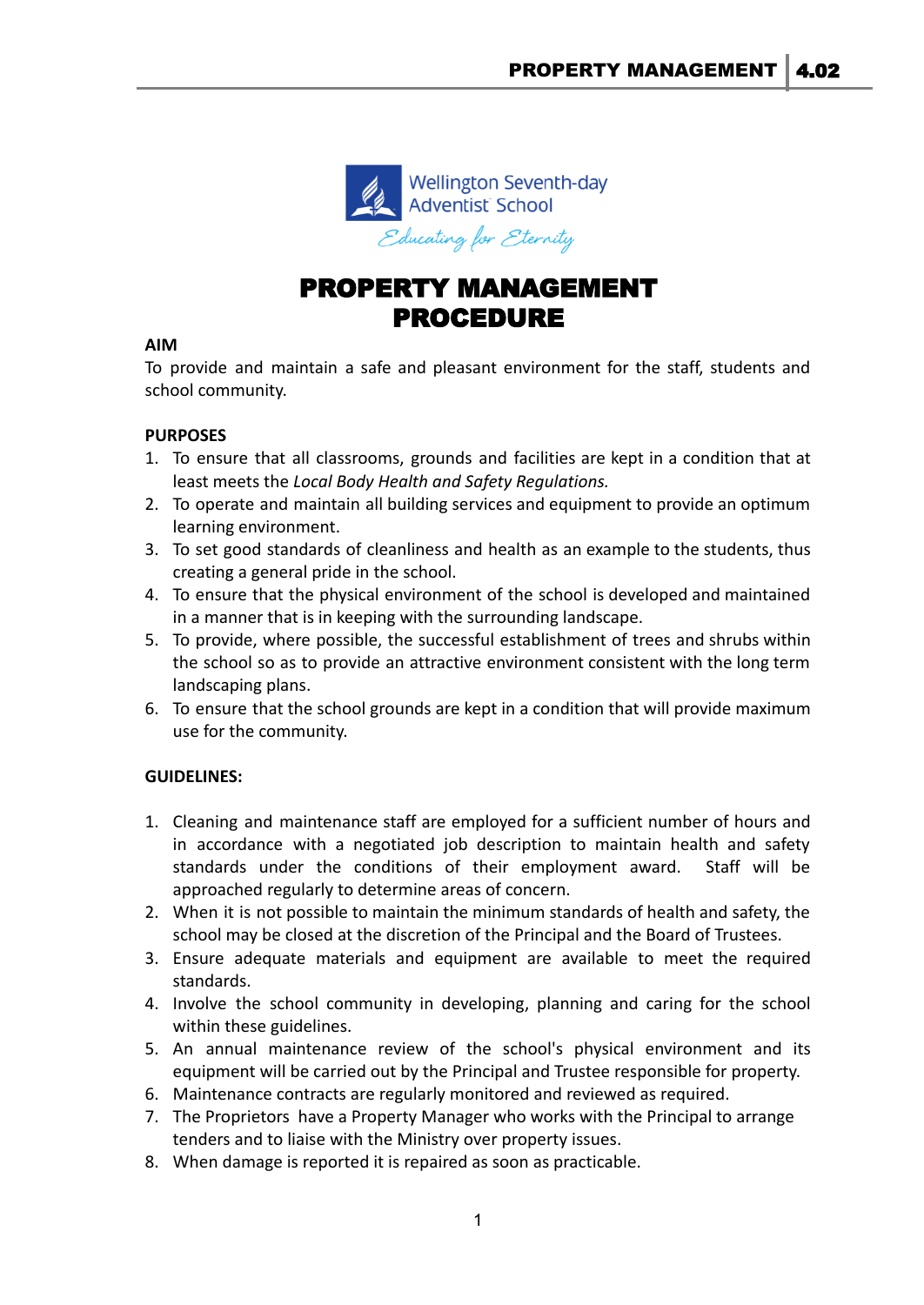## PROPERTY MAINTENANCE

#### *Minor maintenance*

- ⮚ The Principal will ensure minor maintenance is carried out promptly to keep all school facilities in good working condition.
- ⮚ Any graffiti or damage to school property will be attended to promptly, and the school maintained in an attractive way at all times.
- **sqrt8** Staff should report minor maintenance matters to the Principal as soon as they are noticed.

#### *School grounds*

## *The Principal will ensure that appropriate staff and/or contractors keep the gardens, school entrance and public areas of the school tidy and attractive at all times.*

- 1. The Board Property Trustee and the Principal will check facilities and grounds at least once a term.
- 2. The Principal keeps the School Buildings Systems and Features Manual up to date and reports findings to the Board at each meeting as well as the state of the water filters.

#### *Building security*

*Staff will ensure all school windows and doors are secured at the close of school each day, and that where appropriate electrical appliances are switched off. Teachers are responsible for the security of their respective classrooms, and the last person to leave should ensure the property is secure and all appliances and lights are turned off.*

# PROPERTY & HAZARD MANAGEMENT

**(**WORKPLACE HEALTH & SAFETY)

- **sqrt7 The Board of Trustees will make every effort to provide a safe, well maintained,** attractive and functional learning environment.
- ⮚ Day to day administration and implementation of decisions, including preventative maintenance, related to the recognised needs of the property is the responsibility of the Principal.
- ⮚ A workplace health and safety committee consisting of the Principal, two trustees and the H&S staff member meet on a termly basis to discuss and plan for hazard mitigation.

This committee advises and ensures:-

- Hazards are managed, identified, decided which are significant and taken action to deal with them.
- Regular checks are made that the school has dealt with hazards effectively.